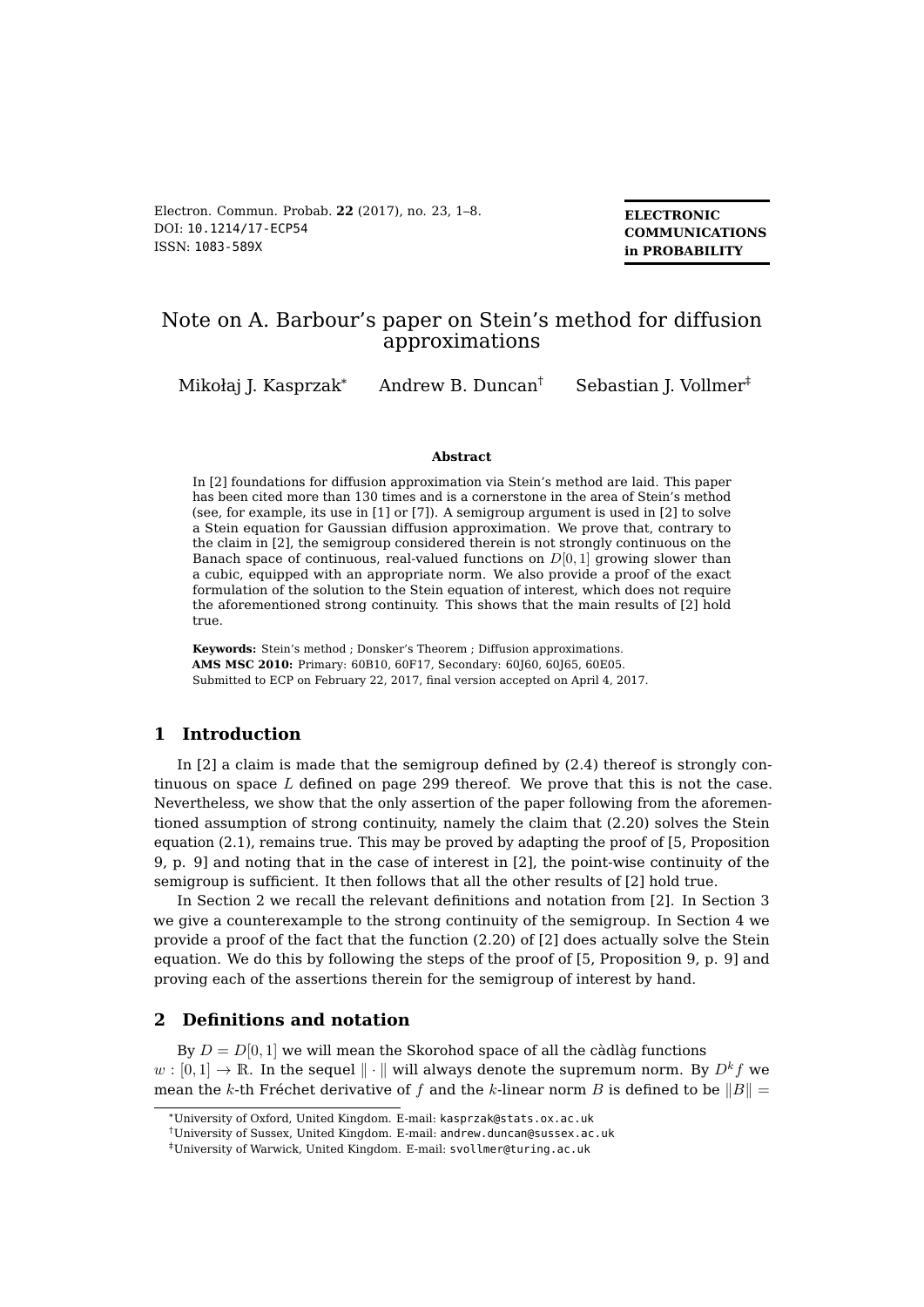$\sup_{\{h:\|h\|=1\}}|B[h,...,h]|.$  We will also often write  $D^2f(w)[h^{(2)}]$  instead of  $D^2f(w)[h,h].$ Let:

$$
L = \left\{ f : D \to \mathbb{R} : f \text{ is continuous and } \sup_{w \in D} \frac{|f(w)|}{1 + \|w\|^3} < \infty \right\}
$$

and for any  $f \in L$  let  $||f||_L = \sup_{w \in D} \frac{|f(w)|}{1 + ||w||^3}.$ We define:

$$
||f||_M = \sup_{w \in D} \frac{|f(w)|}{1 + ||w||^3} + \sup_{w \in D} \frac{||Df(w)||}{1 + ||w||^2} + \sup_{w \in D} \frac{||D^2f(w)||}{1 + ||w||} + \sup_{w,h \in D} \frac{||D^2f(w+h) - D^2f(w)||}{h}
$$

for any  $f \in L$  for which the expressions exist and

 $M = \{f \in L : f$  is twice Fréchet differentiable and  $||f||_M < \infty\}$ .

The Stein operator for approximation by  $Z$ , the Brownian Motion on  $[0, 1]$ , is defined, as in (2.9) and (2.11) of [\[2\]](#page-7-1), by:

$$
\mathcal{A}f(w) = -Df(w)[w] + \mathbb{E}D^{2}f(w)\left[Z^{(2)}\right] = -Df(w)[w] + \sum_{k \geq 0} D^{2}f(w)\left[S_{k}^{(2)}\right],
$$

for any  $f: D[0,1] \to \mathbb{R}$ , for which it exists. By  $(S_k)_{k>0}$  we denote the Schauder functions defined, as on page 299 of [\[2\]](#page-7-1) by:

$$
S_0(t) = t;
$$
  $S_k(t) = \int_0^t H_k(u) du, \quad k \ge 1,$ 

where, for  $2^n \leq k < 2^{n+1}$ :

$$
H_k(u) = 2^{n/2} \left( \mathbb{1} \left[ \frac{k}{2^n} - 1 \le u \le \frac{k + \frac{1}{2}}{2^n} - 1 \right] - \mathbb{1} \left[ \frac{k + \frac{1}{2}}{2^n} - 1 < u \le \frac{k + 1}{2^n} - 1 \right] \right).
$$

We also define a semigroup acting on  $L$ :

<span id="page-1-1"></span>
$$
(T_u f)(w) = \mathbb{E}\left[f\left(we^{-u} + \sigma(u)Z\right)\right],\tag{2.1}
$$

where  $\sigma^2(u) = 1 - e^{-2u}$ .

For any  $q \in M$  with  $\mathbb{E}q(Z) = 0$ , the Stein equation is given by:

$$
\mathcal{A}f=g.
$$

The idea of Stein's method applied in [\[2\]](#page-7-1) is to find a bound on  $\mathbb{E} \mathcal{A} f(X)$ , where f is a solution to this equation, in order bound  $|E_g(X) - E_g(Z)|$ , for some stochastic process  $X$  on [0, 1].

### <span id="page-1-0"></span>**3 Counterexample to strong continuity**

It is well known that the Ornstein-Uhlenbeck semigroup is not strongly continuous on the space  $C_b(\mathbb{R})$ , see [\[3\]](#page-7-5). More generally, given a separable Hilbert space H, in [\[8\]](#page-7-6) it is noted that this semigroup is also not strongly continuous on the space  $C_{b,k}$  of all continuous functions  $\psi : H \to \mathbb{R}$  such that  $x \to \psi(x)/(1+|x|^k)$  is uniformly continuous and  $\sup_{x \in H} \frac{\psi(x)}{1+|x|}$  $\frac{\psi(x)}{1+|x|^k}<\infty.$  Following these two results, in this section we shall show that the semigroup  $T_u$  defined by [\(2.1\)](#page-1-1) is not strongly continuous on the Banach space L by constructing an explicit counterexample.

**Lemma 3.1.** The semigroup  $T_u$  is not strongly continuous on  $(L, \|\cdot\|_L)$ .

ECP **22** [\(2017\), paper 23.](http://dx.doi.org/10.1214/17-ECP54)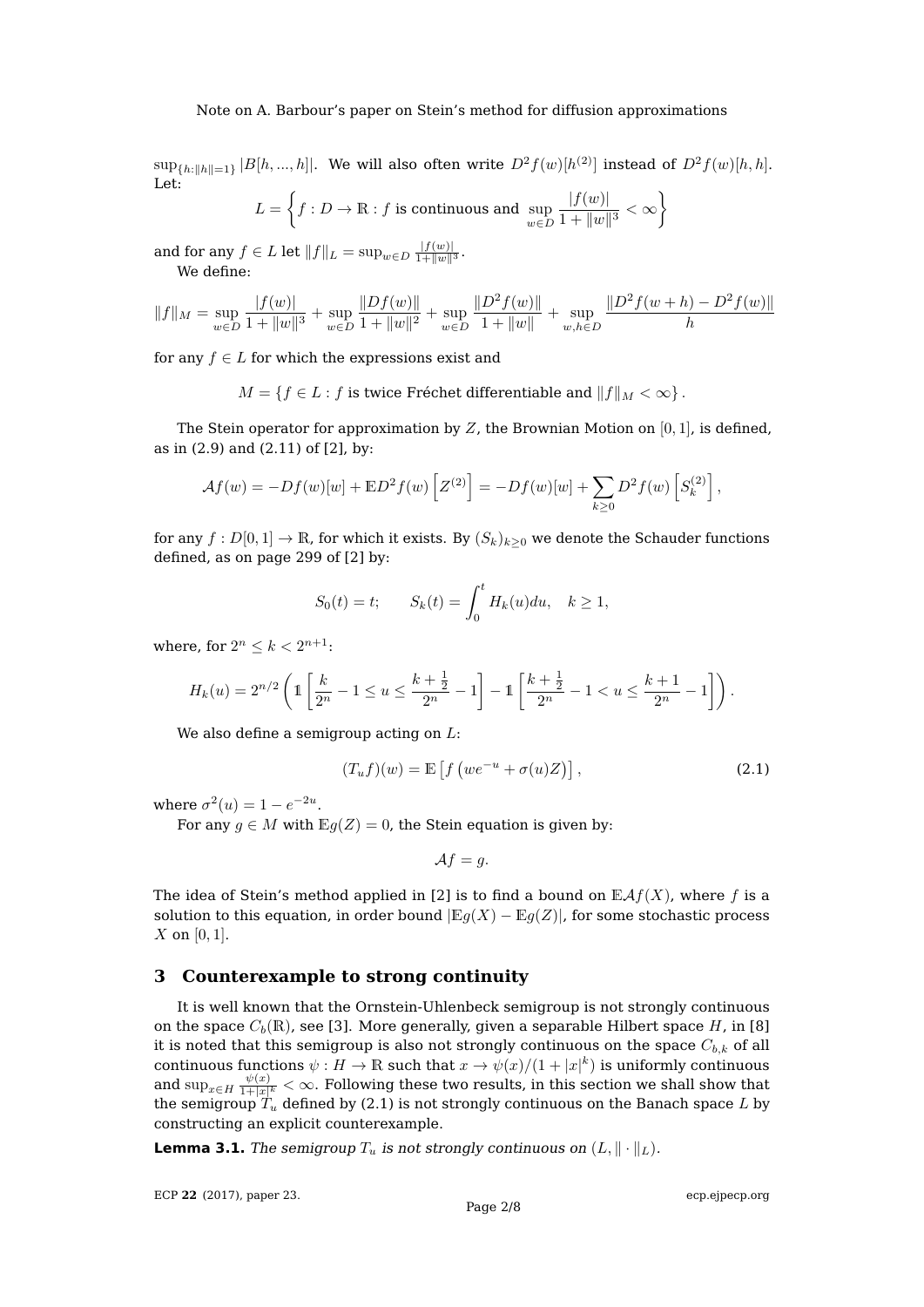*Proof.* Consider  $f \in L$  defined by:

<span id="page-2-0"></span>
$$
f(w) = (1 + ||w||3) \sin(||w||).
$$

Note that:

$$
||T_{u}f - f||_{L} = \sup_{w \in D} \frac{|\mathbb{E}(1 + ||we^{-u} + \sigma(u)Z||^{3})\sin(||we^{-u} + \sigma(u)Z||) - (1 + ||w||^{3})\sin(||w||)|}{1 + ||w||^{3}}
$$
  
\n
$$
= \sup_{w \in D} |\mathbb{E}\sin(||we^{-u} + \sigma(u)Z||) - \sin(||w||)
$$
  
\n
$$
+ \frac{\mathbb{E}[(||we^{-u} + \sigma(u)Z||^{3} - ||w||^{3})\sin(||we^{-u} + \sigma(u)Z||)]}{1 + ||w||^{3}}
$$
  
\n
$$
\geq \sup_{w \in D} |\mathbb{E}\sin(||we^{-u} + \sigma(u)Z||) - \sin(||w||)|)
$$
  
\n
$$
- \sup_{w \in D} \frac{\mathbb{E}[(||we^{-u} + \sigma(u)Z||^{3} - ||w||^{3})\sin(||we^{-u} + \sigma(u)Z||)]}{1 + ||w||^{3}}
$$
  
\n
$$
\geq \sup_{w \in D} |\sin(e^{-u}||w||) - \sin(||w||)| - \sup_{w \in D} |\mathbb{E}\sin(||we^{-u} + \sigma(u)Z||) - \sin(e^{-u}||w||)|)
$$
  
\n
$$
- \sup_{w \in D} \frac{|\mathbb{E}[(||we^{-u} + \sigma(u)Z||^{3} - ||w||^{3})\sin(||we^{-u} + \sigma(u)Z||)]}{1 + ||w||^{3}}
$$
 (3.1)

Now:

$$
\sup_{w \in D} \left| \frac{\mathbb{E}\left[ \left( \left\| w e^{-u} + \sigma(u) Z \right\|^3 - \left\| w \right\|^3 \right) \sin(\left\| w e^{-u} + \sigma(u) Z \right\|) \right]}{1 + \left\| w \right\|^3} \right|
$$
\n
$$
\leq \sup_{w \in D} \frac{\mathbb{E}\left| \left( \left\| w e^{-u} + \sigma(u) Z \right\| - \left\| w \right\| \right) \left( \left\| w e^{-u} + \sigma(u) Z \right\|^2 + \left\| w e^{-u} + \sigma(u) Z \right\| \left\| w \right\| + \left\| w \right\|^2 \right) \right|}{1 + \left\| w \right\|^3}
$$
\n
$$
\leq \sup_{w \in D} \frac{\mathbb{E}\left[ \left( \left\| w \right\| (1 - e^{-u}) + \sigma(u) \left\| Z \right\| \right) \left( \left\| w \right\|^2 (2e^{-2u} + e^{-u} + 1) + \sigma(u) \left\| Z \right\| \left\| w \right\| + 2\sigma^2(u) \left\| Z \right\|^2 \right) \right]}{1 + \left\| w \right\|^3}
$$
\n
$$
= \sup_{w \in D} \frac{1}{1 + \left\| w \right\|^3} \cdot \left\{ \left\| w \right\|^3 (1 - e^{-u}) (2e^{-2u} + e^{-u} + 1) + \left\| w \right\|^2 \mathbb{E} \| Z \right\| \sigma(u) \left[ 2e^{-2u} + 2 \right] \right\}
$$
\n
$$
+ \left\| w \right\| \sigma^2(u) \mathbb{E} \| Z \|^2 \left[ 2(1 - e^{-u}) + 1 \right] + 2\sigma^3(u) \mathbb{E} \| Z \|^3 \right\} \xrightarrow{u \searrow 0} 0. \tag{3.2}
$$

Furthermore, given  $\epsilon > 0$ , consider  $R > 0$  such that  $\mathbb{P}(\|Z\| > R) < \epsilon$ . Fix  $\delta > 0$ , such that for any  $a, b \in \mathbb{R}$ :  $|a - b| < \delta \Rightarrow |\sin(a) - \sin(b)| < \epsilon$ . Now, for any u such that  $\sigma(u)R < \delta$  and for every  $w \in D$ , we have:

<span id="page-2-1"></span>
$$
||Z|| \le R \Longrightarrow \left| ||we^{-u} + \sigma(u)Z|| - e^{-u}||w|| \right| \le \sigma(u) ||Z|| < \delta
$$

and so:

$$
|\mathbb{E}\sin(\|we^{-u} + \sigma(u)Z\|) - \sin(e^{-u}\|w\|)|
$$
  
\n
$$
\leq \mathbb{E}\left|\sin(\|we^{-u} + \sigma(u)Z\|) - \sin(e^{-u}\|w\|)\right|1[\|Z\| \leq R]
$$
  
\n
$$
+ \mathbb{E}\left|\sin(\|we^{-u} + \sigma(u)Z\|) - \sin(e^{-u}\|w\|)\right|1[\|Z\| > R]
$$
  
\n
$$
\leq \epsilon + 2\epsilon.
$$

Therefore:

<span id="page-2-2"></span>
$$
\sup_{w \in D} \left| \mathbb{E} \sin(\|w e^{-u} + \sigma(u) Z\|) - \sin(e^{-u} \|w\|) \right| \xrightarrow{u \searrow 0} 0. \tag{3.3}
$$

ECP **22** [\(2017\), paper 23.](http://dx.doi.org/10.1214/17-ECP54)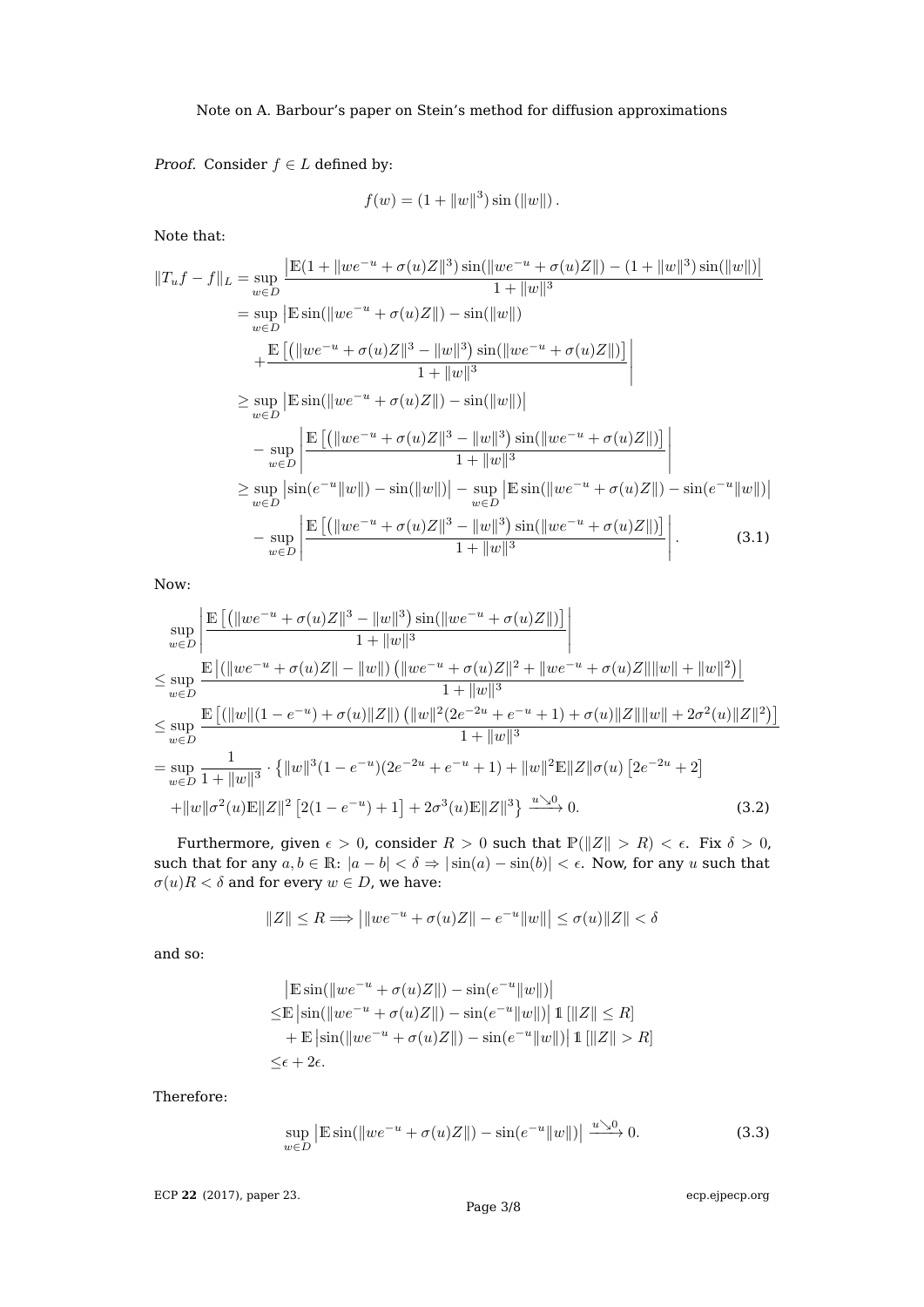Note on A. Barbour's paper on Stein's method for diffusion approximations

Finally, for any  $k \in \mathbb{N}$ , consider  $w_k \in D$  defined by  $w_k(t) = k\pi$ . For  $u_k = -\log\left(1-\frac{1}{2k}\right) \xrightarrow{k \to \infty}$ 0, we have:

<span id="page-3-1"></span>
$$
\left| \sin(e^{-u_k} \|w\|) - \sin(\|w\|) \right| = \left| \sin \left( k\pi - \frac{\pi}{2} \right) - \sin(k\pi) \right| = 1.
$$

Therefore:

$$
\exists (u_k)_{k=1}^{\infty} : u_k \xrightarrow{k \to \infty} 0 \quad \text{and} \quad \sup_{w \in D} \left| \sin(e^{-u_k} ||w||) - \sin(||w||) \right| \ge 1. \tag{3.4}
$$

By [\(3.1\)](#page-2-0), [\(3.2\)](#page-2-1), [\(3.3\)](#page-2-2), [\(3.4\)](#page-3-1),  $\lim_{u\to 0} ||T_u f - f||_L \neq 0$  and so  $T_u$  is not strongly continuous on  $(L, \|\cdot\|_L)$ .  $\Box$ 

# <span id="page-3-0"></span>**4 Solution to the Stein equation**

We first show that the function, which in Lemma [4.3](#page-4-0) is shown to solve the Stein equation, exists and belongs to the domain of  $A$ .

<span id="page-3-4"></span>**Lemma 4.1.** For any  $g \in M$ , such that  $\mathbb{E}[g(Z)] = 0$ ,  $f = \phi(g) = -\int_0^\infty T_u g du$  exists and is in the domain of A.

Proof. Note that:

<span id="page-3-2"></span>
$$
|g(w) - g(x)| \le C_g(1 + \|w\|^2 + \|x\|^2) \|w - x\|
$$
\n(4.1)

uniformly in  $w, x \in D[0, 1]$ . This follows from the fact that:

$$
|g(w) - g(x)| \le ||g||_M ||w - x||^3 + |Dg(x)[w - x] + \frac{1}{2}D^2g(x)[w - x, w - x]|
$$
  
\n
$$
\le ||g||_M ||w - x||^3 + ||Dg(x)|| ||w - x|| + \frac{1}{2}||D^2g(x)|| ||w - x||^2
$$
  
\n
$$
\le ||g||_M ||w - x|| (||w - x||^2 + 1 + ||x||^2 + \frac{1}{2}||w - x||(1 + ||x||))
$$
  
\n
$$
\le ||g||_M ||w - x|| (2||w||^2 + 2||x||^2 + 1 + ||x||^2 + \frac{1}{2}(||w|| + ||x|| + ||w|| ||x|| + ||x||^2))
$$
  
\n
$$
\le C_g(1 + ||w||^2 + ||x||^2) ||w - x||
$$

uniformly in  $w, x$  because  $||w|| \le 1 + ||w||^2$ ,  $||x|| \le 1 + ||x||^2$  and  $||w|| ||x|| \le ||w||^2 + ||x||^2$ . Now, we note that, as a consequence of [\(4.1\)](#page-3-2), we have:

$$
\lim_{t \to \infty} \int_0^t |T_u g(w)| \, du = \lim_{t \to \infty} \int_0^t |E_g(we^{-u} + \sigma(u)Z)| \, du
$$
\n
$$
\leq \lim_{t \to \infty} \left[ \int_0^t |E \left[ g(we^{-u} + \sigma(u)Z) - g(\sigma(u)Z) \right] | \, du + \int_0^t |E[g(\sigma(u)Z) - g(Z)]| \, du \right]
$$
\n
$$
\leq C_g \lim_{t \to \infty} \left[ \int_0^t E \left[ (1 + \|e^{-u}w + \sigma(u)Z\|^2 + \sigma^2(u) \|Z\|^2) e^{-u} \|w\| \right] du
$$
\n
$$
+ \int_0^t E \left| (1 + (\sigma^2(u) + 1) \|Z\|^2) \right| \|(\sigma(u) - 1)Z\| \, du \right]
$$
\n
$$
\leq C_g \lim_{t \to \infty} \left[ \int_0^t \left[ e^{-u} \|w\| + 2e^{-3u} \|w\|^3 + 3\sigma^2(u) e^{-u} \|w\| E \|Z\|^2 \right] du
$$
\n
$$
+ \int_0^t (\sigma(u) - 1) E \left| (1 + (\sigma^2(u) + 1) \|Z\|^2) \right| \|Z\| \, du \right]
$$
\n
$$
\leq C(1 + \|w\|^3), \tag{4.2}
$$

for some constant C. Since L is complete, this guarantees the existence of  $\phi(g)$ .

ECP **22** [\(2017\), paper 23.](http://dx.doi.org/10.1214/17-ECP54)

<span id="page-3-3"></span>Page  $4/8$  $4/8$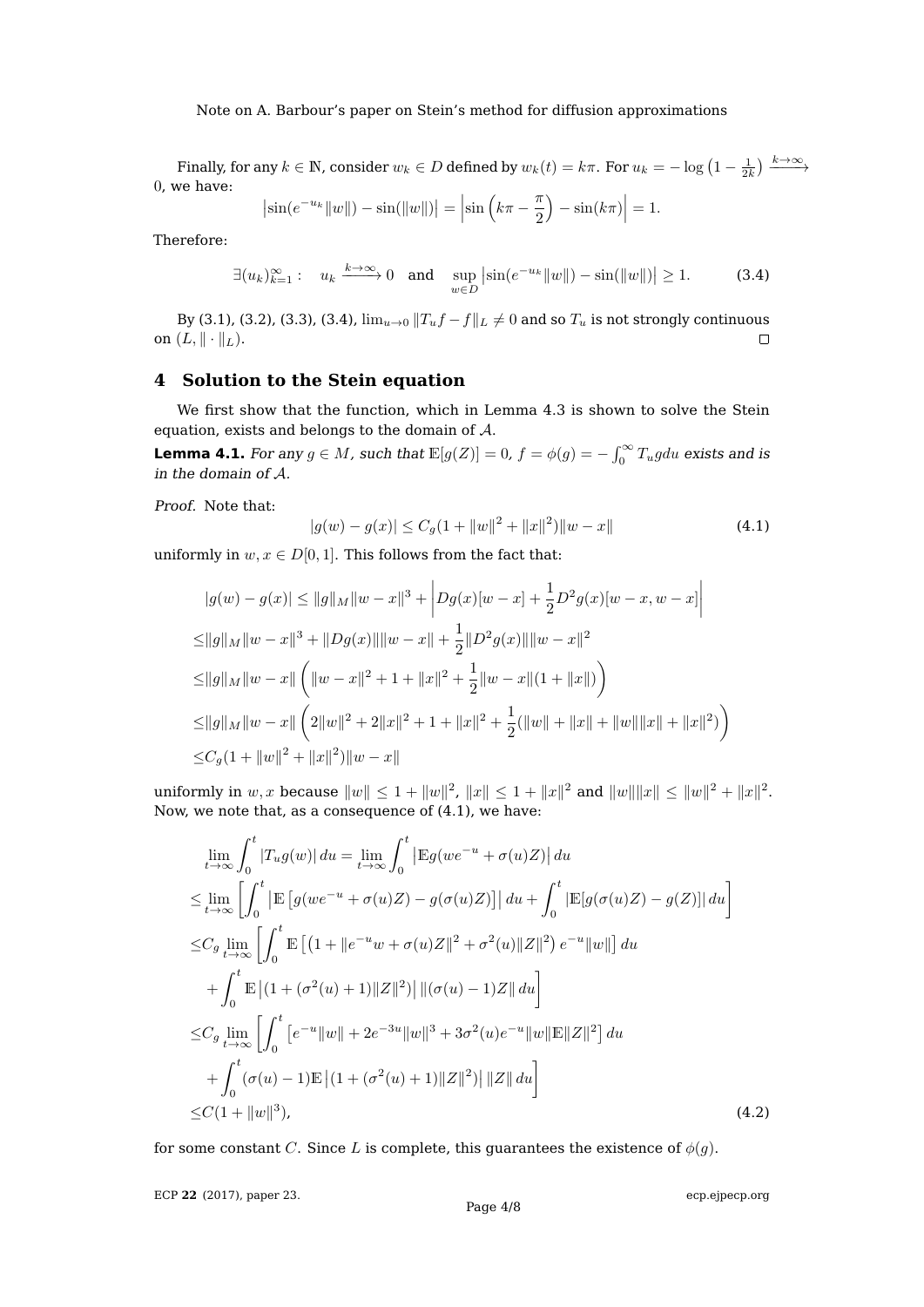Note on A. Barbour's paper on Stein's method for diffusion approximations

As noted in (2.23) and (2.24) of [\[2\]](#page-7-1), dominated convergence may be used, because of [\(4.2\)](#page-3-3) to obtain that:

<span id="page-4-3"></span>
$$
D^{k}\phi(g)(w) = -\int_{0}^{\infty} e^{-ku} D^{k}g(we^{-u} + \sigma(u)Z)du, \quad k = 1, 2.
$$
 (4.3)

and, as a consequence, that  $\phi(g) \in M$ . This is enough to conclude that  $\phi(g)$  belongs to the domain of  $A$  by the observation directly above the formulation of  $A$  labelled as (2.9) in [\[2\]](#page-7-1).  $\Box$ 

<span id="page-4-1"></span>**Remark 4.2.** The argument of (2.23) and (2.24) in [\[2\]](#page-7-1) also readily gives that for any  $g \in M$  and  $t > 0$ :  $\int_0^t T_u g du \in M$ .

We now prove that observation (2.19) of [\[2\]](#page-7-1) is true for all  $q \in M$ :

<span id="page-4-0"></span>**Lemma 4.3.** For all  $t > 0$  and for all  $g \in M$ :

<span id="page-4-4"></span><span id="page-4-2"></span>
$$
T_t g - g = \mathcal{A}\left(\int_0^t T_u g du\right). \tag{4.4}
$$

Proof. We will follow the steps of the proof of Proposition 1.5 on p. 9 of [\[5\]](#page-7-4). Observe that for all  $w \in D[0, 1]$  and  $h > 0$ :

$$
\frac{1}{h}[T_h - I] \int_0^t T_u g(w) du = \frac{1}{h} \int_0^t [T_{u+h}g(w) - T_u g(w)] du
$$
  
\n
$$
= \frac{1}{h} \int_t^{t+h} T_u g(w) du - \frac{1}{h} \int_0^h T_u g(w) du
$$
  
\n
$$
\stackrel{(2.1)}{=} \frac{1}{h} \int_t^{t+h} \mathbb{E}[g(we^{-u} + \sigma(u)Z)] du - \frac{1}{h} \int_0^h \mathbb{E}[g(we^{-u} + \sigma(u)Z)] du.
$$
 (4.5)

Taking  $h\to 0$  on the left-hand side gives  $\mathcal{A}\left(\int_0^t T_ug(w)du\right)$ , since  $\int_0^t T_ug(w)du$  belongs to the domain of  $A$  by Lemma [4.1](#page-3-4) and Remark [4.2.](#page-4-1) In order to analyse the right-hand side note that:

$$
\begin{split}\n&\left|\frac{1}{h}\int_{0}^{h}\mathbb{E}[g(we^{-u}+\sigma(u)Z)]-g(w)du\right| \\
&\leq \frac{1}{h}\int_{0}^{h}\mathbb{E}\left[\|w(e^{-u}-1)+\sigma(u)Z\|\sup_{c\in[0,1]}|Dg\left(cw+(1-c)(we^{-u}+\sigma(u)Z)\right)|\right]du \\
&\leq \frac{\|g\|_{M}}{h}\int_{0}^{h}\mathbb{E}\left[\left(\|w\|(1-e^{-u})+\sigma(u)\|Z\|\right)(1+3\|w\|^{2}+3\|w\|^{2}e^{-2u}+3\sigma^{2}(u)\|Z\|^{2})\right]du \\
&=\frac{\|g\|_{M}}{h}\mathbb{E}\left\{\left(1+3\|w\|^{2}+3\|Z\|^{2}\right)(\|w\|(-1+h+\cosh(h)-\sinh(h)) \\
&+\|Z\|e^{-h}(-\sqrt{e^{2h}-1}+e^{h}(h+\log(1+e^{-h}\sqrt{-1+e^{2h}})))\right) \\
&+3\|w\|(\|w\|^{2}-\|Z\|^{2})\left(\frac{e^{-3h}}{6}(e^{h}-1)^{2}(e^{h}+2)\right) \\
&+3(\|w\|^{2}\|Z\|-\|Z\|^{3})\frac{1}{3}\left(\sqrt{1-e^{-2h}}-\sqrt{e^{-6h}(e^{2h}-1)}\right)\right\}\xrightarrow{h\to 0} 0.\n\end{split} \tag{4.6}
$$

Similarly:

<span id="page-4-5"></span>
$$
\left| \frac{1}{h} \int_{t}^{t+h} \mathbb{E} \left[ g(we^{-u} + \sigma(u)Z) \right] du - \mathbb{E} \left[ g(we^{-t} + \sigma(t)Z) \right] \right| \xrightarrow{h \to 0} 0.
$$

Therefore, as  $h \to 0$ , the right-hand side of [\(4.5\)](#page-4-2) converges to  $T_t g - g$ , which finishes the proof.  $\Box$ 

ECP **22** [\(2017\), paper 23.](http://dx.doi.org/10.1214/17-ECP54)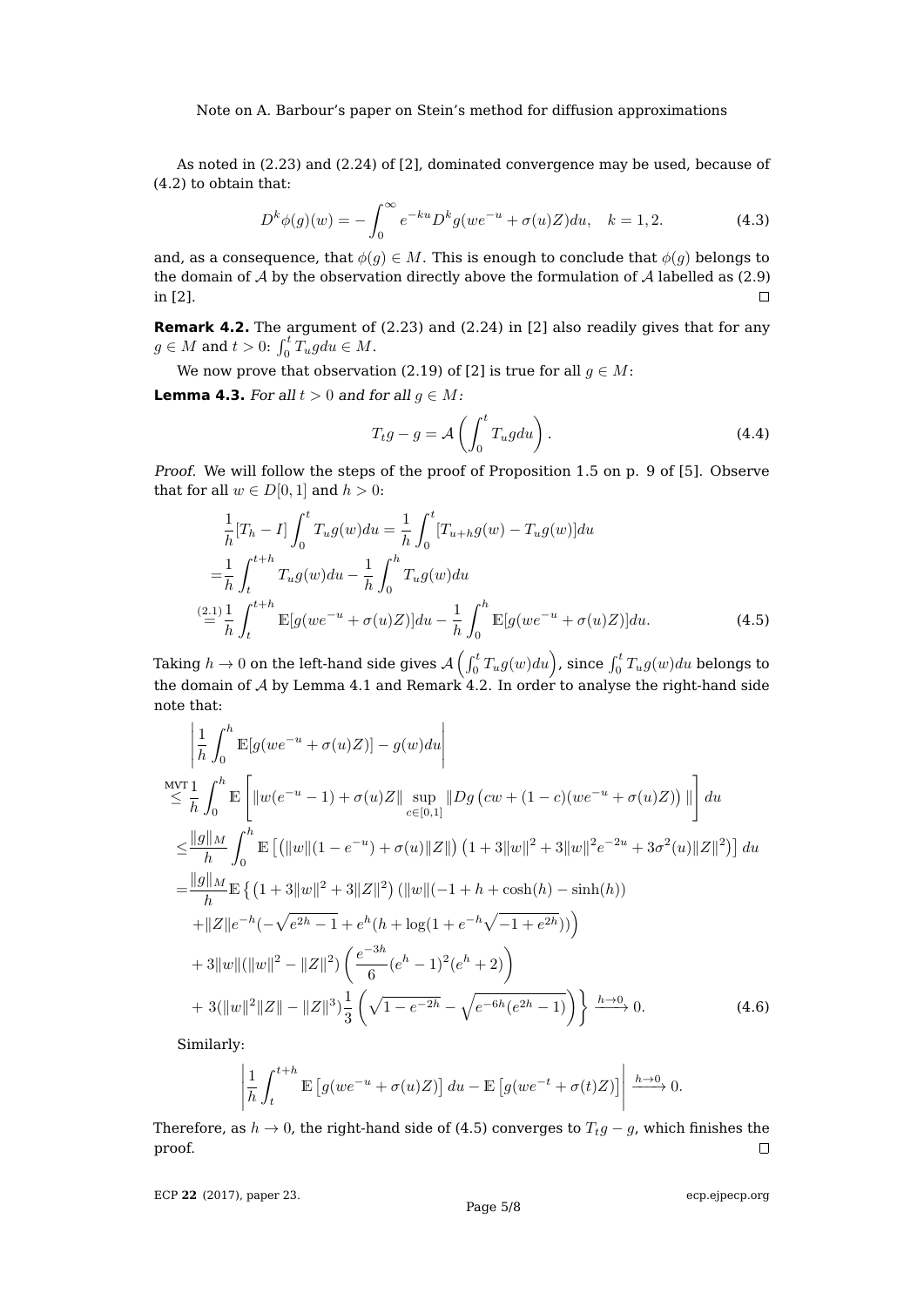Note on A. Barbour's paper on Stein's method for diffusion approximations

<span id="page-5-1"></span>**Proposition 4.4.** For any  $g \in M$ , such that  $\mathbb{E}g(Z) = 0$ ,  $f = \phi(g) = -\int_0^\infty T_u g du$  solves the Stein equation:

<span id="page-5-0"></span>
$$
\mathcal{A}f=g.
$$

*Proof.* We note that for any  $h > 0$  and for any  $f \in M$ :

$$
\frac{1}{h}[T_{n,s+h}f-T_s f] = T_s \left[ \frac{T_h - I}{h} f \right].
$$

We also note that for any  $w \in D[0,1]$ ,  $g \in M$  and some constant  $K_1$  depending only on f:

$$
\left| T_u f(w) - f(w) - \mathbb{E} Df(w) \left[ \sigma(u) Z - w(1 - e^{-u}) \right] - \frac{1}{2} \mathbb{E} D^2 f(w) \left[ \{ \sigma(u) Z - w(1 - e^{-u}) \}^{(2)} \right] \right|
$$
  
\$\leq K\_1 (1 + ||w||^3) u^{3/2}, \tag{4.7}

as noted on page 300 of [\[2\]](#page-7-1). Therefore, we can apply dominated convergence to obtain:

$$
\left(\frac{d}{ds}\right)^+ T_s f(w) = \lim_{h \searrow 0} T_s \left[ \frac{T_h - I}{h} f(w) \right] = \lim_{h \searrow 0} \mathbb{E} \left[ \frac{T_h - I}{h} f(w e^{-s} + \sigma(s) Z) \right]
$$

$$
= \mathbb{E} \left[ \lim_{h \searrow 0} \frac{T_h - I}{h} f(w e^{-s} + \sigma(s) Z) \right] = T_s \mathcal{A} f(w).
$$

Similarly, for  $s > 0$ ,  $\left(\frac{d}{ds}\right)^{-1}T_s f = T_s \mathcal{A} f$  because:

$$
\lim_{h\searrow 0} \frac{1}{-h} \left[ T_{s-h}f - T_s f \right](w) - T_s \mathcal{A}f(w)
$$
\n
$$
= \lim_{h\searrow 0} T_{s-h} \left[ \left( \frac{T_h - I}{h} - \mathcal{A} \right) f \right](w) + \lim_{h\searrow 0} \left( T_{s-h} - T_s \right) \mathcal{A}f(w)
$$
\n
$$
= \lim_{h\searrow 0} \mathbb{E} \left[ \left( \frac{T_h - I}{h} - \mathcal{A} \right) f(we^{-s+h} + \sigma(s-h)Z) \right]
$$
\n
$$
+ \lim_{h\searrow 0} \mathbb{E} \left[ \mathcal{A}f(we^{-s+h} + \sigma(s-h)Z) - \mathcal{A}f(we^{-s} + \sigma(s)Z) \right]
$$
\n(4.7)\n(4.7)\n(4.7)

again, by dominated convergence. It can be applied because of [\(4.7\)](#page-5-0) and the observation that for any  $z \in D[0, 1]$  and  $h \in [0, 1]$ :

$$
|Af(we^{-s+h} + \sigma(s-h)z) - Af(we^{-s} + \sigma(s)z)|
$$
  
= 
$$
|-Df(we^{-s+h} + \sigma(s-h)z)[we^{-s+h} + \sigma(s-h)z]
$$
  
+ 
$$
E D^2 f(we^{-s+h} + \sigma(s-h)Z)[Z^{(2)}]
$$
  
- 
$$
-Df(we^{-s} + \sigma(s)z)[we^{-s} + \sigma(s)z] + E D^2 f(we^{-s} + \sigma(s)z)[Z^{(2)}]
$$
  

$$
\leq ||f||_M (1 + ||we^{-s+h} + \sigma(s-h)z||^2) ||we^{-s+h} + \sigma(s-h)z||
$$
  
+ 
$$
||f||_M (1 + ||we^{-s+h} + \sigma(s-h)z||) E||Z||^2
$$
  
+ 
$$
||f||_M (1 + ||we^{-s} + \sigma(s)z||) ||we^{-s} + \sigma(s)Z|| + ||f||_M (1 + ||we^{-s} + \sigma(s)z||) E||Z||^2
$$
  

$$
\leq ||f||_M (1 + 2||w||^2e^{-2s+2} + 2\sigma^2(s-1)||z||^2) (||w||e^{-s+1} + \sigma(s-1)||z||)
$$
  
+ 
$$
||f||_M (1 + ||we^{-s+1} + \sigma(s-1)z||) E||Z||^2
$$
  
+ 
$$
||f||_M (1 + ||we^{-s} + \sigma(s)z||) ||we^{-s} + \sigma(s)z|| + ||f||_M (1 + ||we^{-s} + \sigma(s)z||) E||Z||^2
$$

and so for any  $h \in [0,1]$ ,  $\left| \mathcal{A}f(we^{-s+h} + \sigma(s-h)Z) - \mathcal{A}f(we^{-s} + \sigma(s)Z) \right|$  is bounded by a random variable with finite expectation.

ECP **22** [\(2017\), paper 23.](http://dx.doi.org/10.1214/17-ECP54)

Page 6[/8](#page-7-0)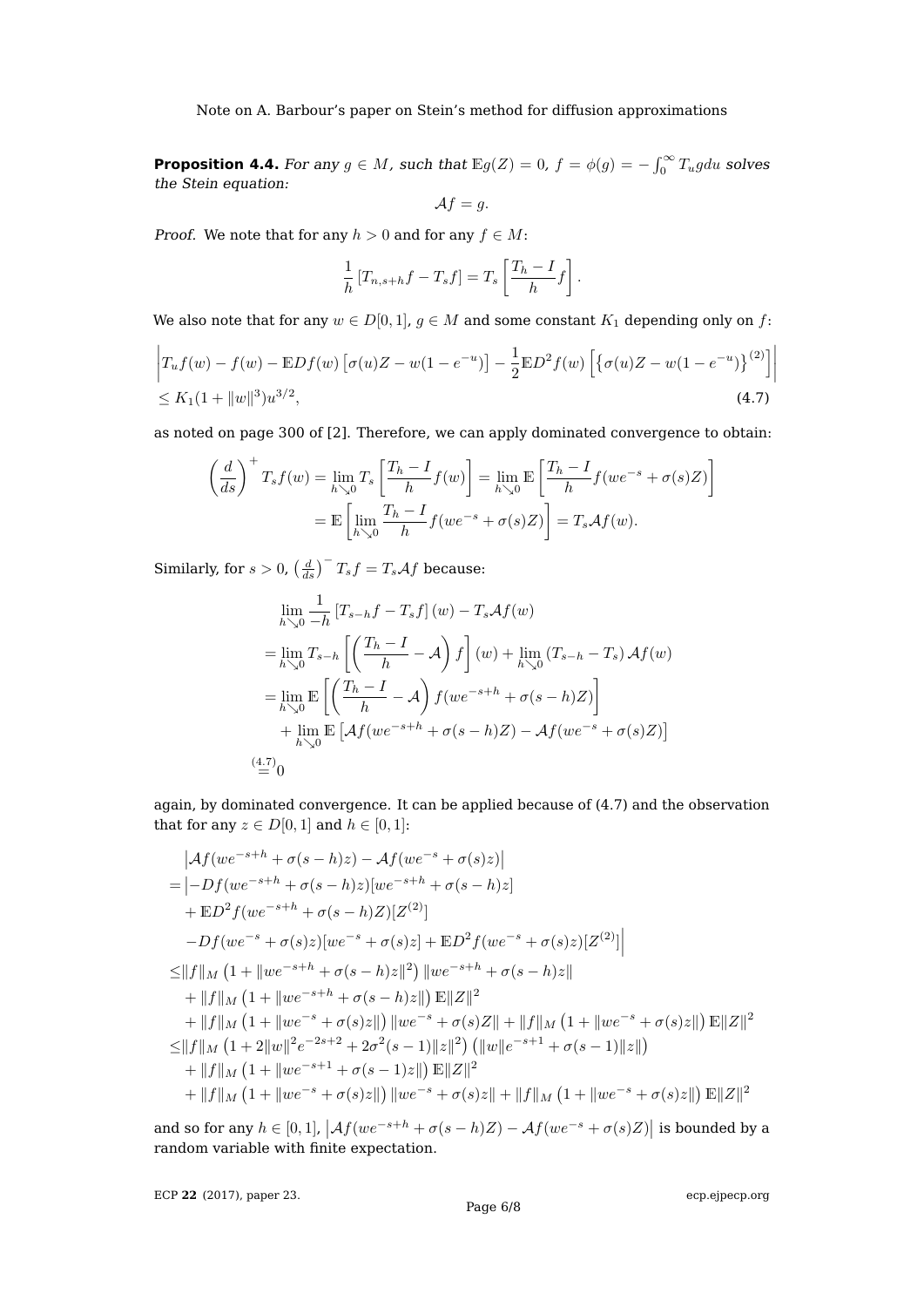Thus, for all  $w\in D[0,1]$  and  $s>0:$ 

$$
\frac{d}{ds}T_s f(w) = T_s \mathcal{A}f(w)
$$

and so, by the Fundamental Theorem of Calculus:

<span id="page-6-0"></span>
$$
T_r f(w) - f(w) = \int_0^r T_s \mathcal{A}f(w)ds.
$$
 (4.8)

By Remark [4.2,](#page-4-1) we can apply [\(4.8\)](#page-6-0) to  $f = \int_0^t T_u g du$  to obtain:

$$
T_r \int_0^t T_u g(w) du - \int_0^t T_u g(w) du = \int_0^r T_s \mathcal{A} \left( \int_0^t T_u g(w) du \right) ds.
$$

Now, we take  $t \to \infty$ . Let  $Z'$  be an independent copy of Z. We apply dominated convergence, which is allowed because of [\(4.2\)](#page-3-3) and the following bound for  $\varphi_t(w)$  =  $\int_0^t T_u g(w) du$ :

$$
|\mathcal{A}\varphi_t(w)|
$$
  
\n
$$
\leq \int_0^t \mathbb{E}_Z |e^{-u}Dg(we^{-u} + \sigma(u)Z)[w]| du
$$
  
\n
$$
+ \int_0^t \mathbb{E}_Z \left\{ \mathbb{E}_{Z'} |e^{-2u}D^2g(we^{-u} + \sigma(u)Z) [ (Z')^{(2)}] | \right\} du
$$
  
\n
$$
\leq \int_0^\infty \mathbb{E}_Z |e^{-u}Dg(we^{-u} + \sigma(u)Z)[w]| du
$$
  
\n
$$
+ \int_0^\infty \mathbb{E}_Z \left\{ \mathbb{E}_{Z'} |e^{-2u}D^2g(we^{-u} + \sigma(u)Z) [ (Z')^{(2)}] | \right\} du
$$
  
\n
$$
\leq ||g||_M \int_0^\infty e^{-u} (1 + \mathbb{E}_Z ||we^{-u} + \sigma(u)Z ||^2) ||w|| du
$$
  
\n
$$
+ ||g||_M \int_0^\infty e^{-2u} (1 + \mathbb{E}_Z ||we^{-u} + \sigma(u)Z ||) \mathbb{E}_{Z'} ||Z'||^2 du
$$
  
\n
$$
\leq ||g||_M \int_0^\infty (e^{-u} + 2||w||^2 e^{-3u} + 2 \mathbb{E}_Z ||Z|| (e^{-u} - e^{-3u}) ||w|| du
$$
  
\n
$$
+ ||g||_M \int_0^\infty (e^{-2u} + ||w||e^{-3u} + \sigma(u)e^{-2u}) \mathbb{E}_Z ||Z||^2 du
$$
  
\n
$$
\leq (1 + \frac{4}{3} \mathbb{E}_Z ||Z||^2) ||g||_M (1 + ||w||^2) ||w|| + ( \frac{1}{2} + \frac{\mathbb{E}_Z ||Z||}{3} ) ||g||_M (1 + ||w||) \mathbb{E}_Z ||Z||,
$$

where the second inequality follows again by dominated convergence applied because of [\(4.2\)](#page-3-3) in order to exchange integration and differentiation in a way similar to [\(4.3\)](#page-4-3). Then, we obtain:

$$
T_r \int_0^\infty T_u g(w) du - \int_0^\infty T_u g(w) du = \int_0^r T_s \lim_{t \to \infty} A \left( \int_0^t T_u g(w) du \right) ds
$$

$$
\stackrel{(4.4)}{=} - \int_0^r T_s g(w) ds.
$$

Now, by Lemma [4.1,](#page-3-4) we can divide both sides by r and take  $r \to 0$  to obtain:

$$
\mathcal{A}\left(\int_0^\infty T_u g(w) du\right) = -\lim_{r \to 0} \frac{1}{r} \int_0^r T_s g(w) ds = -\lim_{r \to 0} \left[ \frac{1}{r} \int_0^r \mathbb{E}g(we^{-s} + \sigma(s)Z) ds \right]
$$
  

$$
\stackrel{(4.6)}{=} -g(w),
$$

which finishes the proof.

ECP **22** [\(2017\), paper 23.](http://dx.doi.org/10.1214/17-ECP54)